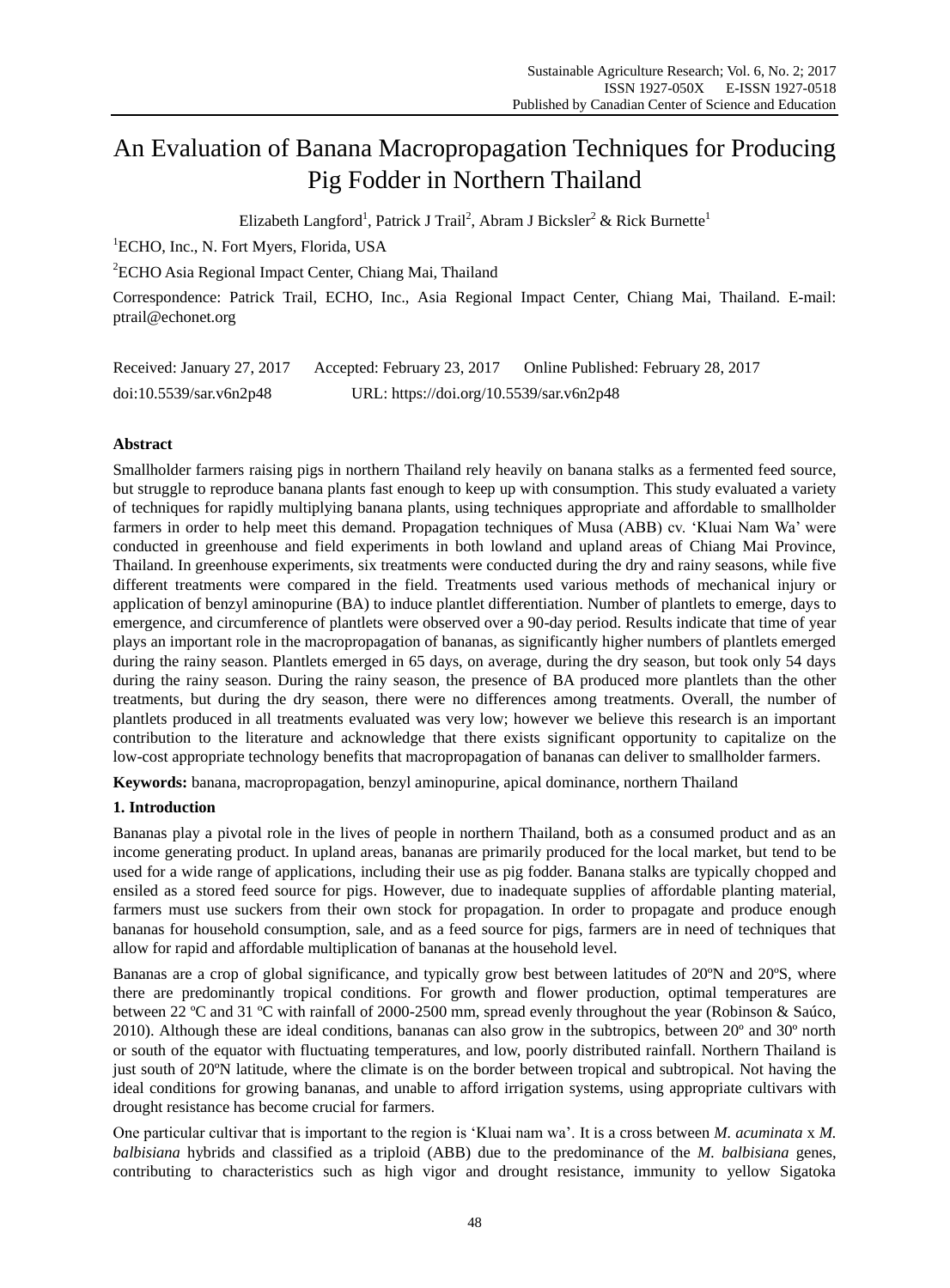(*Mycosphaerella musicola*) disease, and having starchy pulp [\(Simmonds, 1966\)](#page-9-1). Drought tolerance, in particular, has enabled this cultivar to thrive in northern Thailand during the long dry season. However, due to the apical dominance of the mother plant, natural regeneration is very slow. In a stalk"s lifetime of 12-14 months, it will only produce 5-20 suckers [\(Singh, Uma, Selvarajan, & Karihaloo, 2011\)](#page-9-2).

There are a number of different methods of macropropagation that have been utilized around the world for bananas. Many of these methods use some form of technique to break the apical dominance of the banana in order to promote axillary growth. Disrupting the apical meristem suppresses the production of auxin, thereby allowing the growth of the axillary buds [\(Arinaitwe, Rubaihayo, & Magambo, 1999\)](#page-8-0). Apical dominance from the banana mother stalk, while alive, influences control over suckers, regulating the number of sucker formation. Many macropropagation techniques have tended to focus on mechanical damage to the apical meristem or by the application of appropriate growth regulators.

One important class of growth regulators used for macropropagation is the cytokinins. Cytokinins are "substances which, in combination with auxin, stimulate cell division in plants and which interact with auxin in determining the direction that differentiation of cells takes" [\(Wareing & Phillips, 1970\)](#page-9-3). Many of these cytokinins are created synthetically, but some occur naturally. One source of naturally occurring cytokinins is the coconut, with research suggesting that there are cytokinins such as trans-zeatin-O-glucoside ( $CI<sub>6</sub>H<sub>23</sub>N<sub>5</sub>O<sub>6</sub>$ ) and dihydrozeatin-O-glucoside (C1<sub>6</sub>H<sub>25</sub>N<sub>5</sub>O<sub>6</sub>) found in young, green coconuts [\(Yong, Ge, Ng, & Tana, 2009\)](#page-9-4). Other studies have found these cytokins in mature coconuts as well [\(Ge, Yong, Tana, Yang, & Ong, 2004\)](#page-8-1).

Previous research has been conducted using different mechanical and chemical methods to block or disrupt apical dominance. In Cameroon, researchers have experimented with a technique known as PIF (Plants Issus des Fragments de Tige), whereby plants are produced from stem fragments. PIF is a technique in which a crosswise incision is made through the apical meristem of a corm, 5 to 40 cm in height, in order to break apical dominance. After a period of drying, to further stress the corm and help induce lateral growth, the corm is placed in a moist bed of sawdust until plantlets emerge [\(Boss, 2008\)](#page-8-2). Researchers in Honduras studied an in-field technique for banana multiplication whereby mature banana plants were bent over at the top, the leaves were removed, and a thin, flat stake was driven into the center of the pseudostem. Within four months, 10- 15 suckers were produced per plant [\(Price, 1999\)](#page-9-5).

In Ghana, researchers have experimented with a rapid field multiplication (*in situ*) of plantain using benzyl aminopurine (BA) and coconut water injected into the base of young sword suckers, 25 to 45 cm, and then sprouted in moist sawdust [\(Osei, 2004\)](#page-9-6). Osei found comparable results for numbers of plantlets produced using either BA or coconut water. This technique resulted in an average of 10-15 plantlets produced from one corm in 18 weeks [\(Osei, 2004\)](#page-9-6). Jafari, Othman, & Khalid (2011) point out that cytokinin Plant Gowth Regulators (PGRs) such as benzyl aminopurine also play an important role in banana tissue culturing. They found that the addition of just 6 mg/l of BA increased the number of shoots formed [\(Jafari, Othman, & Khalid, 2011\)](#page-9-7).

Another commonly used technique is the split-corm method, in which a corm can be cut into 4 sections, dipped into fungicide, and placed into sawdust. This technique has resulted in four new plantlets from one corm [\(Dzomeku, Banful, Ankoma, Yeboah, & Darkey, 2000\)](#page-8-3). In Columbia, Dr. Manzur Macias experimented with a technique similar to the PIF technique but performed in the field [\(Marcias, 2001\)](#page-9-8). With this technique, young suckers, cv. "FHIA 20" plantain, were exposed, the pseudostem removed above the rhizome collar, and the apical meristem cut out. The remaining fragment was then cut with crosswise incisions, filled with BA and covered with compost.

While a variety of banana macropropagation techniques are known to exist, there are still many questions and challenges regarding the science and practicality of these various methods, especially regarding climatic conditions, the feasibility of properly suppressing the meristem, and premature rotting of corms [\(Njukwe, Ouma,](#page-9-9)  [van Asten, Muchunguzi, & Amah, 2013\)](#page-9-9). It is also evident that very little research has been undertaken on this subject in Asia, with the small-scale farmer relatively unaware that there are potential techniques for increasing the rate of propagation of their banana plants. The objectives of this study were to evaluate a variety of techniques for the macropropagation of Musa (ABB) cv. "Kluai Nam Wa", in their ability to produce higher numbers of banana plantlets than are currently being achieved locally. Additionally, these techniques were evaluated based on their ability to produce plantlets in shorter periods of time, during different times of the year, and in ways that are appropriate and affordable to the small-scale farmers and pig producers of northern Thailand.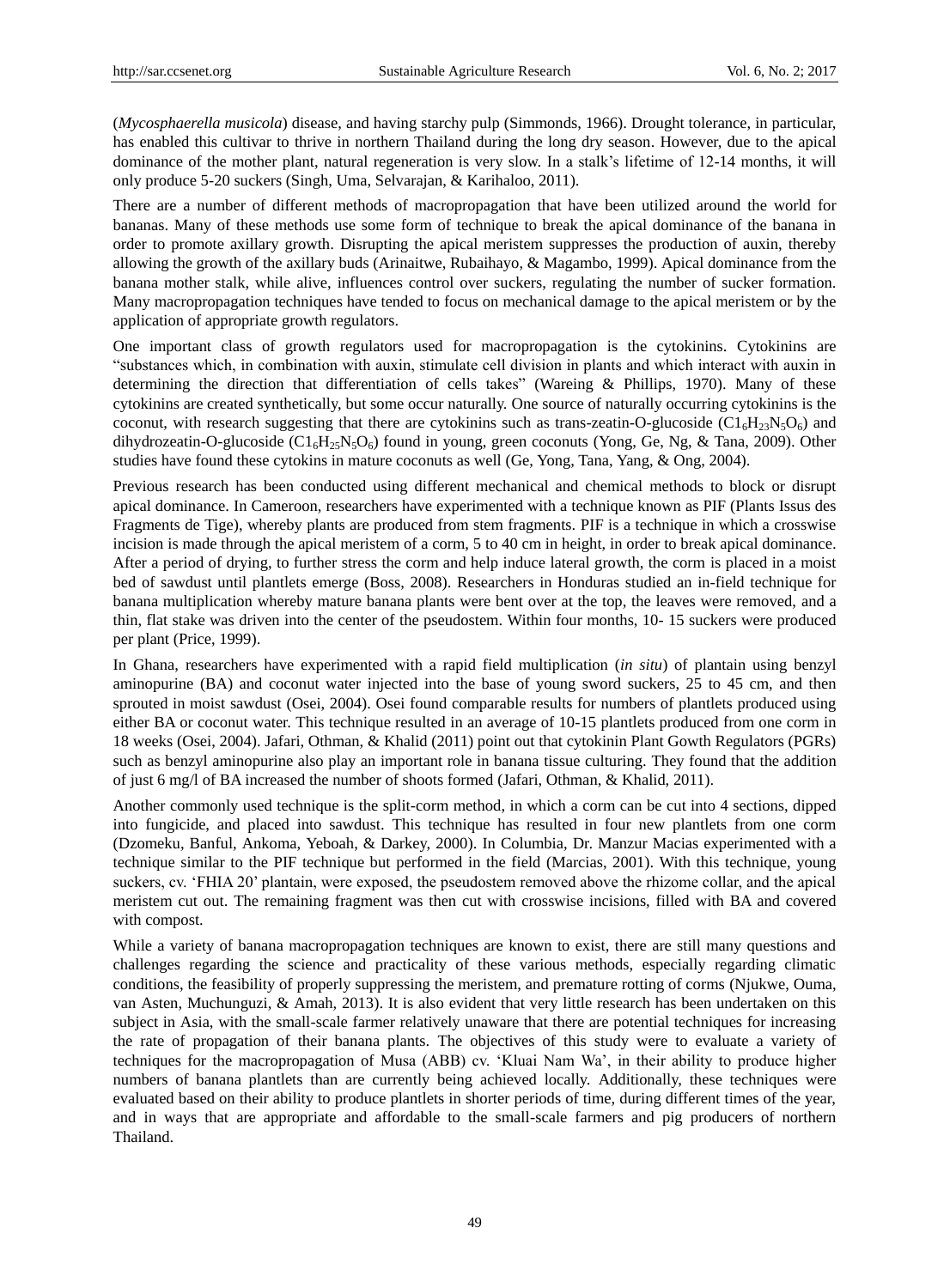# **2. Method**

# *2.1 Experimental Design*

Two independent experiments, a greenhouse study and a field experiment, were initiated in northern Thailand between 2007 and 2008 to evaluate multiple banana macropropagation techniques. Experiments were conducted at two different sites in Chiang Mai province, representing lowland and upland environments. The lowland greenhouse study was conducted at Chiang Mai University, while the field experiment was located at nearby Partners Relief and Development Farm (N 18 56.83, E 99 1.41), both in the city of Chiang Mai. For the uplands sites, both the greenhouse study and field experiment were located at the ECHO Asia Seedbank farm (N 19 58.33, E 99 19.43) near the town of Mai Ai. The first experiment was conducted in a greenhouse setting while the second was conducted in a field setting. The greenhouse experiment and the field experiment both utilized a Randomized Complete Block Design (RCBD) with eight replications.

2.1.1 Greenhouse Study Experimental Design

The greenhouse experiment was run on two separate occasions, once during the rainy season (run 1) and again during the dry season (run 2). Six independent treatments were included (Table 1) in the greenhouse experiment and blocked across the greenhouse gradient to account for shading effects; eight blocks were established in all.

|    | Greenhouse Experiment |                                                              |  |  |  |  |
|----|-----------------------|--------------------------------------------------------------|--|--|--|--|
|    |                       | <b>Treatments</b> Treatment Description                      |  |  |  |  |
|    | Cont.                 | Control                                                      |  |  |  |  |
| 2. | <b>PIF</b>            | <b>Stem Fragment Method</b>                                  |  |  |  |  |
| 3. | BA1                   | Benzyl aminopurine (BA) Drench $-$ <sup>1</sup> Concentrated |  |  |  |  |
| 4. | B <sub>A2</sub>       | Benzyl aminopurine (BA) Drench $-{}^{2}$ Half Concentration  |  |  |  |  |
| 5. | $\mathbf{CW}$         | Coconut Water Drench                                         |  |  |  |  |
| 6. | SC.                   | Split Corm Method                                            |  |  |  |  |
|    |                       |                                                              |  |  |  |  |

Table 1. Summary of Treatments for the Greenhouse Experiment

 $1\,10^{-2}$  M of Benzyl aminopurine

 $25x10^{-3}$  M of Benzyl aminopurine

Detailed descriptions of each of the treatments is listed below:

(1) Control – the corm"s cortex (including the roots) was peeled away and the pseudostem removed just above the transition zone. Corms were dried overnight before being placed in a moist rice husk bed. (2) Stem Fragment Method – the corm"s cortex (including the roots) was peeled away and the pseudostem cut off one sheath at a time, along the transition zone until the edges of the leaf sheath overlapped. The central apex of the pseudostem was cut 2 cm above the last cut. After allowing corms to dry two days (in order to induce stress), the central apex was cut back little by little, until the tip of the apical meristem could be clearly discerned. The meristem was then damaged with three crosswise cuts through the central point and allowed to dry for several hours before planting. (3) BA Drench 1 (Concentrated) – corms were dipped into a concentration of  $10^{-2}$  M BA for 30 minutes, and apical meristems were subsequently bored out. The corms were then allowed to dry overnight before being placed in a moist rice husk bed. In preliminary studies, 4 mL of BA was injected into the base of split-corm derived suckers (as per Osei, 2005), but because of the difficulty of injecting liquid into the banana corm, a drench was used instead. (4) BA Drench 2 (Half Concentration) – corms were treated identically to those treated with BA Drench 1 but half the concentration was used  $(5x10^{-3}$  M). (5) Coconut Water Drench – corms were submerged for 30 minutes in fresh, strained coconut water from mature green coconuts (obtained at a local Chiang Mai market) after having the apical meristems bored out. The corms were then allowed to dry overnight before being placed in a moist rice husk bed. (6) Split Corm Method – pseudostems and roots were removed, leaving only the peeled corm. This was cut into quarters, and dried overnight before being placed in a moist rice husk bed.

# 2.1.2 Field Study Experimental Design

The field experiment included a separate set of macropropagation techniques better-suited for *in situ* propagation of banana plants. This included five separate independent treatments (Table 2), and treatments were blocked according to shading gradient, for a total of eight blocks.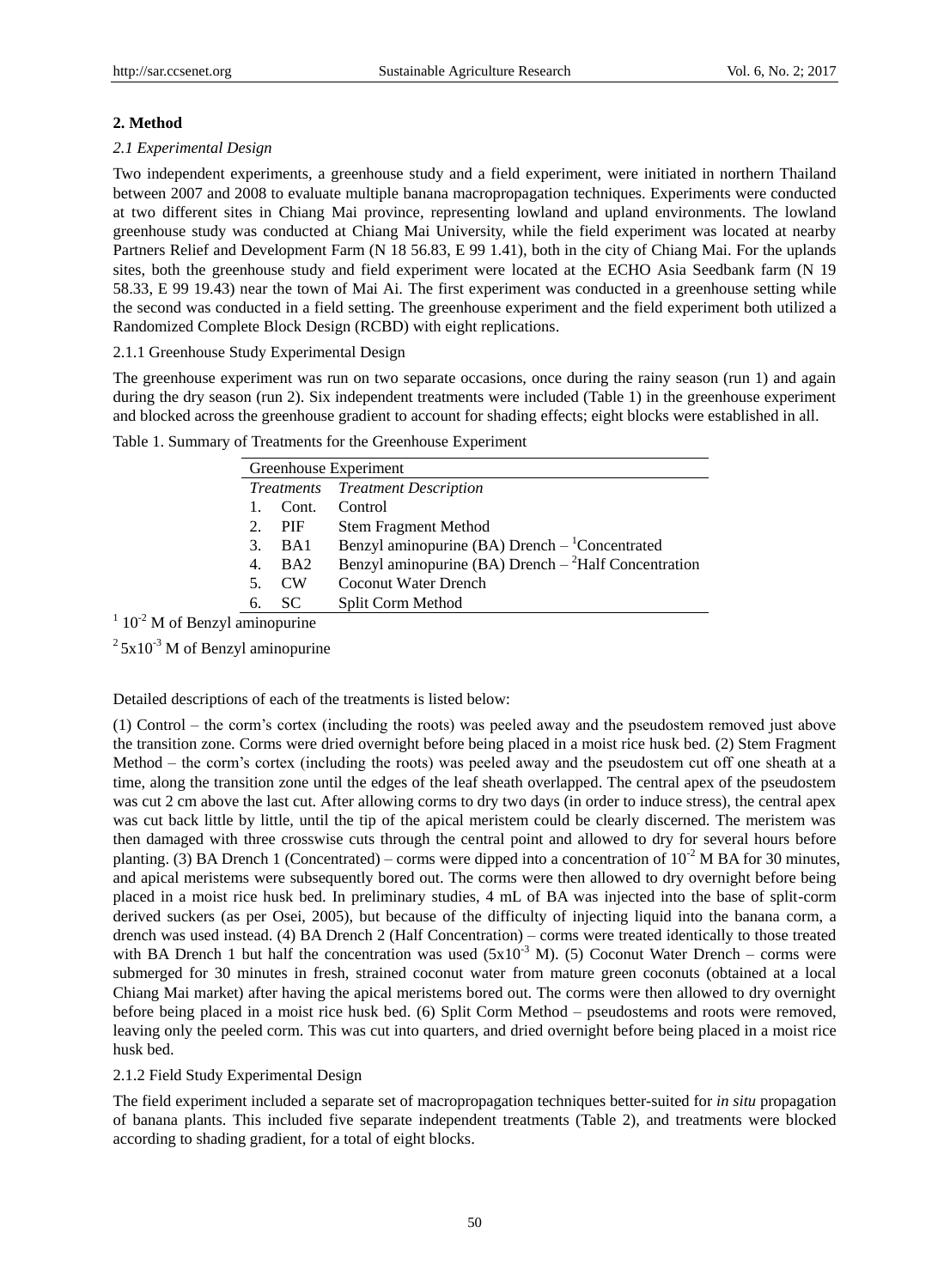|    | Field Experiment  |                                                              |  |  |  |  |
|----|-------------------|--------------------------------------------------------------|--|--|--|--|
|    | <i>Treatments</i> | <b>Treatment Description</b>                                 |  |  |  |  |
|    | Cont.             | Control                                                      |  |  |  |  |
| 2. | MМ                | Mother Plants Bent and Staked                                |  |  |  |  |
| 3. | BA1               | Benzyl aminopurine (BA) Pooled $-$ <sup>1</sup> Concentrated |  |  |  |  |
| 4. | B <sub>A</sub> 2  | Benzyl aminopurine (BA) Pooled $-{}^{2}$ Half Concentration  |  |  |  |  |
|    | CW.               | Coconut Water Pooled in Sword Suckers                        |  |  |  |  |

|  |  |  |  |  | Table 2. Summary of Treatments for the Field Experiment |
|--|--|--|--|--|---------------------------------------------------------|
|--|--|--|--|--|---------------------------------------------------------|

 $1 \times 10^{-2}$  M of Benzyl aminopurine

 $25x10^{-3}$  M of Benzyl aminopurine

Detailed descriptions of each of the treatments is listed below:

(1) Control – banana mats were observed under natural growing conditions, without any manipulation to the plant. (2) Mother plants bent and staked – young mother plants were bent over at the top, at a height of 2 m, then a thin, flat bamboo stake (5cm wide) was driven into the center of the pseudostem at a height of 15 cm, with the intention of killing the apical meristem. (3) BA Pooled 1 (Concentrated) – all sword suckers under one meter were exposed at the base of the mother plant. The pseudostems were removed 2 cm above the rhizome collar and the apical meristem bored out. The remaining fragment was then cut with crosswise incisions, cutting down to the transition zone, and the hole filled with 4 mL BA  $(10^{-2}$  M concentration). The depressions were then covered with enough of a mixture of soil, rice husks and manure to cover the corms completely, before filling the rest of the depressions in with topsoil. (4) BA Pooled 2 (Half Concentration) – corms were treated identically to those treated above but half the concentration of BA was used  $(5x10^{-3}$  M). (5) Coconut Water Pooled – all sword suckers less than one meter were exposed at the base of the mother plant. The pseudostems were removed 2 cm above the rhizome collar and the apical meristem bored out. The remaining fragment was then cut with crosswise incisions, cutting down to the transition zone, and the hole filled with 4 mL coconut water from mature, green coconuts. The rhizomes were then covered with a mixture of soil, rice husks and manure.

# 2.1.3 Greenhouse Corm and Planting Bed Preparation

Musa (ABB) cv. "Kluai nam wa" sword suckers (<100 cm height) were used for greenhouse trials, and were collected from local small-scale farms. In all greenhouse trials, sword suckers, less than one meter tall, were dug five days before re-planting. Replications were laid out to have similar sized corms distributed throughout blocks and randomly assigned to treatments.

For all corms, the corm cortex was peeled away with a sanitized knife in order to cut away any potential pest, nematode or disease damage present and the pseudostem was removed, one leaf sheath at a time, just above the transition zone until edges of the leaf sheaths fully overlapped. Leaf sheaths were removed individually in order to keep from damaging the apical meristem. Treatments were then applied as described above.

Planting beds were prepared 1-2 weeks prior to corm treatment. Due to its wide availability in developing world tropics, rice hulls were selected as the growing media. The rice hulls were purchased locally and treated with the fungicide, pentachloronitrobenzene, by diluting 60 mL in 20 L of water and evenly pouring the solution over the bed two days prior to planting. The treated corms were positioned randomly, 3-6 cm apart in each of eight replicated blocks at each site. Prior to treating, different sized corms were applied to each replication to normalize corm size across treatments, in order to make all replications have consistently sized corms. Once the corms were positioned, the beds were covered with clear plastic to simulate greenhouse conditions and covered with 50% shade cloth to protect the new leaves from sunburn. Watering occurred weekly, supplying enough water to fully saturate the rice hulls. This kept the bed moist throughout the week, as rice hulls have a high water holding capacity. Each experiment at each site was repeated for three months in the rainy season and three months in the dry season. These repeats were a proxy for the rainy and dry seasons as the experiments actually started late in the seasons.

# 2.1.4 Field Banana Sucker Preparation

Musa (ABB) cv. "Kluai nam wa" sword suckers (<100 cm) were also used for field trials. In both field trials, sword suckers, less than one meter in height, were used. Because of the way the farms were set up, banana plants were not all planted at the same time and it was difficult to find 40 mats of the same age. Thus, each block was chosen to have banana mats close to the same age and in similar environmental gradients. For the treatments of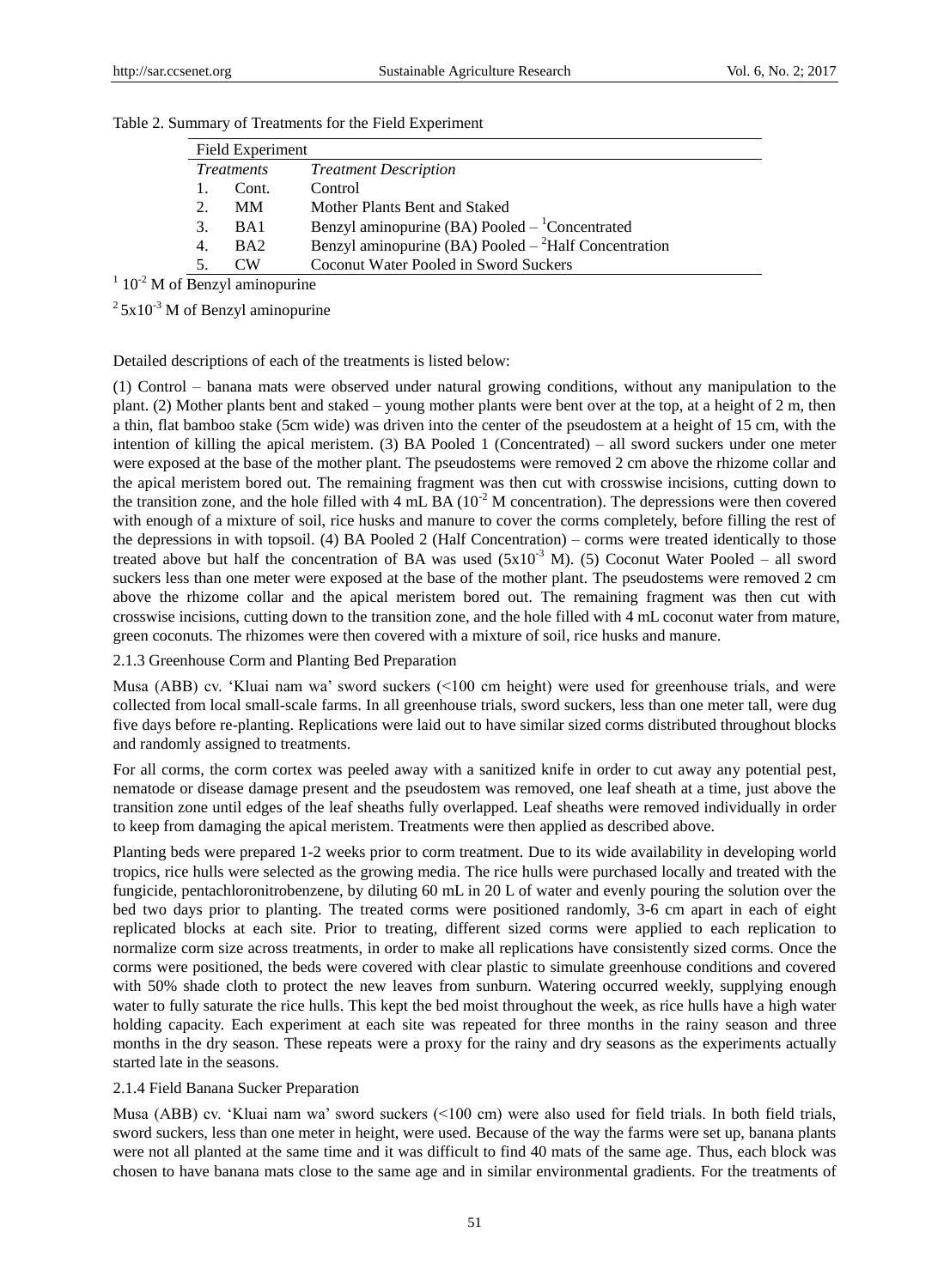Control, BA1, BA2, and CW, plant mats were selected that had no more than three mother stalks and no more than seven suckers per mat. In contrast, for the MM treatment, younger mats were selected, with only one or two mother stalks and no more than one sucker. Replication plant groups were selected and then treatments were randomized and assigned within each replication.

#### *2.2 Data Collection and Analysis*

Dependent variable data collection took place on a weekly basis, and included the date of plantlet emergence, number of emerged plantlets per corm, and height and circumference of plantlet and sucker pseudostems. Height was measured from the transition zone (where outer leaf sheath meets corm) to the top of the pseudostem, the base of the youngest leaf. Circumference was measured at the soil or greenhouse substrate surface. Emergence was measured as the date the plant pushed through soil/substrate surface. The number of plantlets was evaluated as the number to survive until the end of 90 days for the greenhouse experiments and 120 days for the field experiments.

Greenhouse temperatures were recorded every two hours using a HOBO® Data Logger (1996) in each location. Ambient temperature was obtained from local weather stations in Chiang Mai [\(Wunderground, 2012a\)](#page-9-10) and Chiang Rai [\(Wunderground, 2012b\)](#page-9-11).



Figure 1. Mean Temperature (°C) and Mean Relative Humidity (RH) in Chiang Rai (Uplands site) and Chiang Mai (Lowlands site) between June 2011 and June 2012 (Wunderground, 2012ab)

Data for the greenhouse and field experiments were analyzed separately as linear mixed models using the MIXED Procedure of SAS (SAS Institute, Inc, Cary, NC). Site, repeats (greenhouse only- analyzed as a fixed effect to parse out its potential for influencing treatments based upon clear climatic fluctuations over the experimental period), and treatments were considered fixed effects. It should be noted that in regards to the control treatment, emerging plantlets cannot strictly be considered plantlets in the same sense, as they were not derived from lateral buds, but rather from the meristem.

# **3. Results**

#### *3.1 Greenhouse Experiment Results*

#### 3.1.1 Temperature and Relative Humidity

Climate and seasonality appear to have made more of an impact of plantlet emergence than site location in this experiment (Table 3). Significant differences (p<0.001) were detected between runs (experiment timing) for number of plantlets to emerge and number of days to emergence, and only circumference of plantlets was significantly different (p<0.001) between sites. Temperature decreased as the season changed from rainy season to dry season with slightly higher temperatures in the lowlands than in the uplands (Figure 1). Measured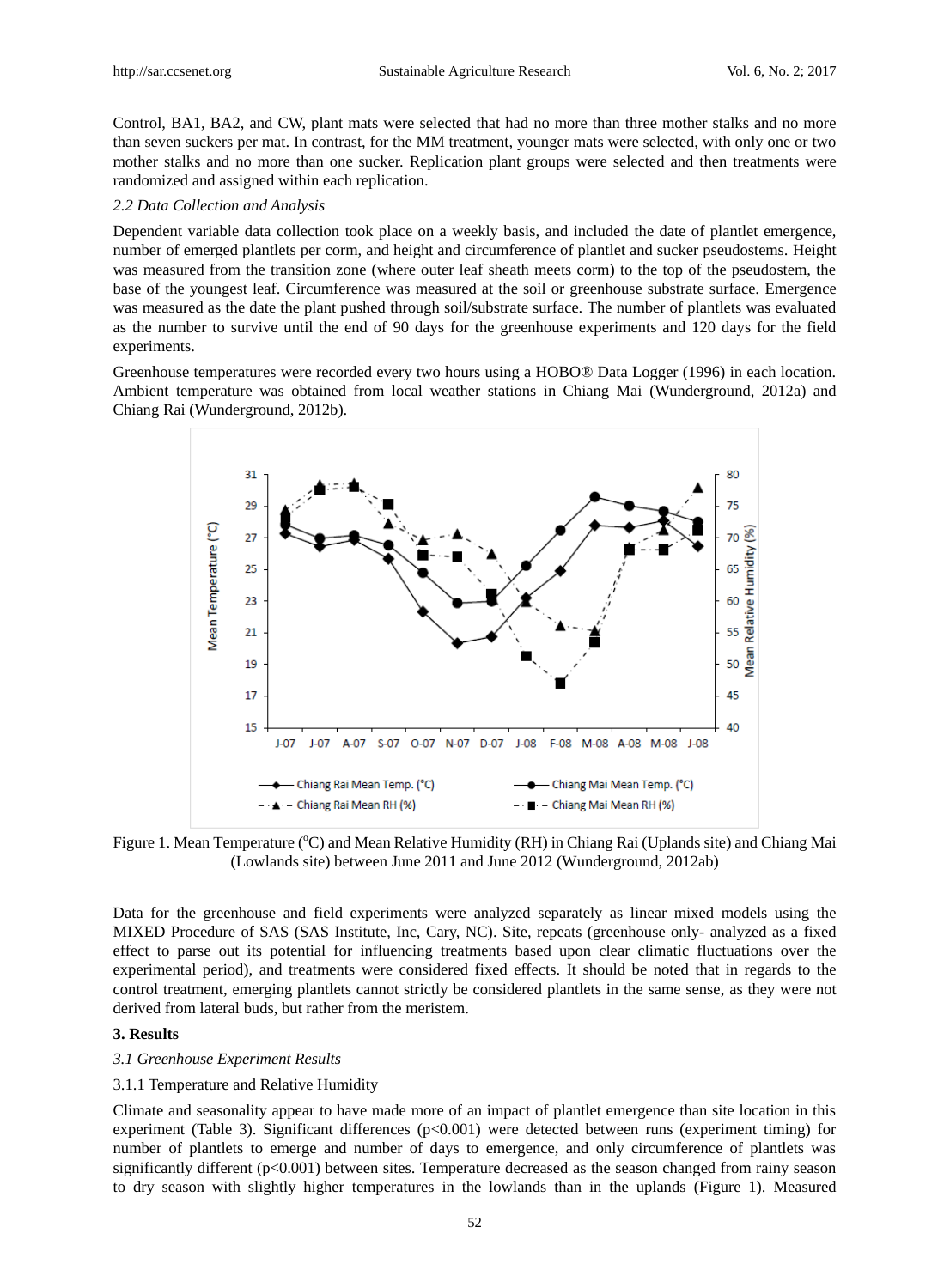greenhouse low temperatures were very close to ambient lows and included some periods of time, especially during the evenings, below the base growing point for bananas of 14ºC. High temperatures were also often above the optimal temperature for banana plantlet growth at 37  $\mathbb{C}$  (Robinson, 2010).

3.1.2 Number of Emerged Plantlets

While the rainy season (run 1) produced a significantly  $(P<0.05)$  greater number of plantlets than during the dry season (run 2) at both sites, there was not a significant difference in the numbers of plantlets produced between the uplands and lowlands sites (Figure 2).

| Source                 | df  | Number of Emerged | Days to Emergence | Circumference of |
|------------------------|-----|-------------------|-------------------|------------------|
|                        |     | Plantlets         |                   | Plantlets (cm)   |
| Site                   |     | ns                | ns                | ***              |
| Run                    |     | ***               | ***               | ns               |
| <b>Treatment</b>       | 5   | ns                | ns                | ∗                |
| Site x Run             |     | $\ast$            | *                 | ns               |
| Site x Treatment       | 5   | ns                | ns                | ns               |
| Run x Treatment        | 5   | $\ast$            | *                 | ns               |
| Site x Run x Treatment | 5   | ns                | ns                | ns               |
| Block(Site, Run)       | 4   | ns                | ns                | ns               |
| Model                  | 27  |                   |                   |                  |
| Error                  | 164 |                   |                   |                  |
| Total                  | 191 |                   |                   |                  |

Table 3. Analysis of variance for main effects and interactions of site, run, treatment, and block.

\* - Significant at p<0.05, \*\*\* - Significant at p<0.001, ns – not significant

With regard to the effect of treatment in the rainy season, BA1 produced significantly (P<0.05) more plantlets than PIF, while in the dry season there was not a significant difference by treatment. Although BA1 produced the greatest number of emerged plantlets in the rainy season, it produced the least number of emerged plantlets in the dry season across sites (Table 4). However, plantlets were still emerging at the end of the experiment, so it remains unknown as to whether the total number of plantlets would have increased further had the experiment been allowed to run for a greater length of time. Overall, there were not encouraging results from any of these treatments in terms of number of plantlets produced.

|  | Table 4. Means comparison of the number of emerged plantlets between treatments by run across sites. |  |  |  |  |  |
|--|------------------------------------------------------------------------------------------------------|--|--|--|--|--|
|  |                                                                                                      |  |  |  |  |  |

| Run            | Treatment <sup>1</sup> | Least Squared Means <sup>2</sup> | <b>Standard Error</b> |
|----------------|------------------------|----------------------------------|-----------------------|
|                | BA1                    | 1.56 a                           | 0.25                  |
|                | SC                     | $1.13$ ab                        | 0.25                  |
| 1              | BA <sub>2</sub>        | $0.94$ ab                        | 0.25                  |
|                | Control                | 0.75 b                           | 0.25                  |
| (Rainy Season) | CW                     | 0.75 b                           | 0.25                  |
|                | PIF                    | 0.69 <sub>b</sub>                | 0.25                  |
|                |                        |                                  |                       |
|                | Control                | 0.63a                            | 0.15                  |
|                | SC                     | 0.63a                            | 0.15                  |
| 2              | BA <sub>2</sub>        | $0.44$ ab                        | 0.15                  |
| (Dry Season)   | CW                     | $0.38$ ab                        | 0.15                  |
|                | PIF                    | 0.19 <sub>b</sub>                | 0.15                  |
|                | BA1                    | 0.06 <sub>b</sub>                | 0.15                  |

<sup>1</sup>Treatments: control (Cont), plants produced from stem fragments (PIF), benzylaminopurine  $10^{-2}$  M (BA1), coconut water (CW), split-corm (SC), and benzylaminopurine  $5x10^{-3}$  M (BA2). <sup>2</sup>Treatments with the same letter are not significantly different according to Fisher's protected LSD ( $\alpha$  = 0.05)

#### 3.1.3 Days to Plantlet Emergence

In the greenhouse experiment, there was not a significant difference in time to plantlet emergence between the uplands and lowlands sites, with an average of 50.79 days, but the timing of the runs created significant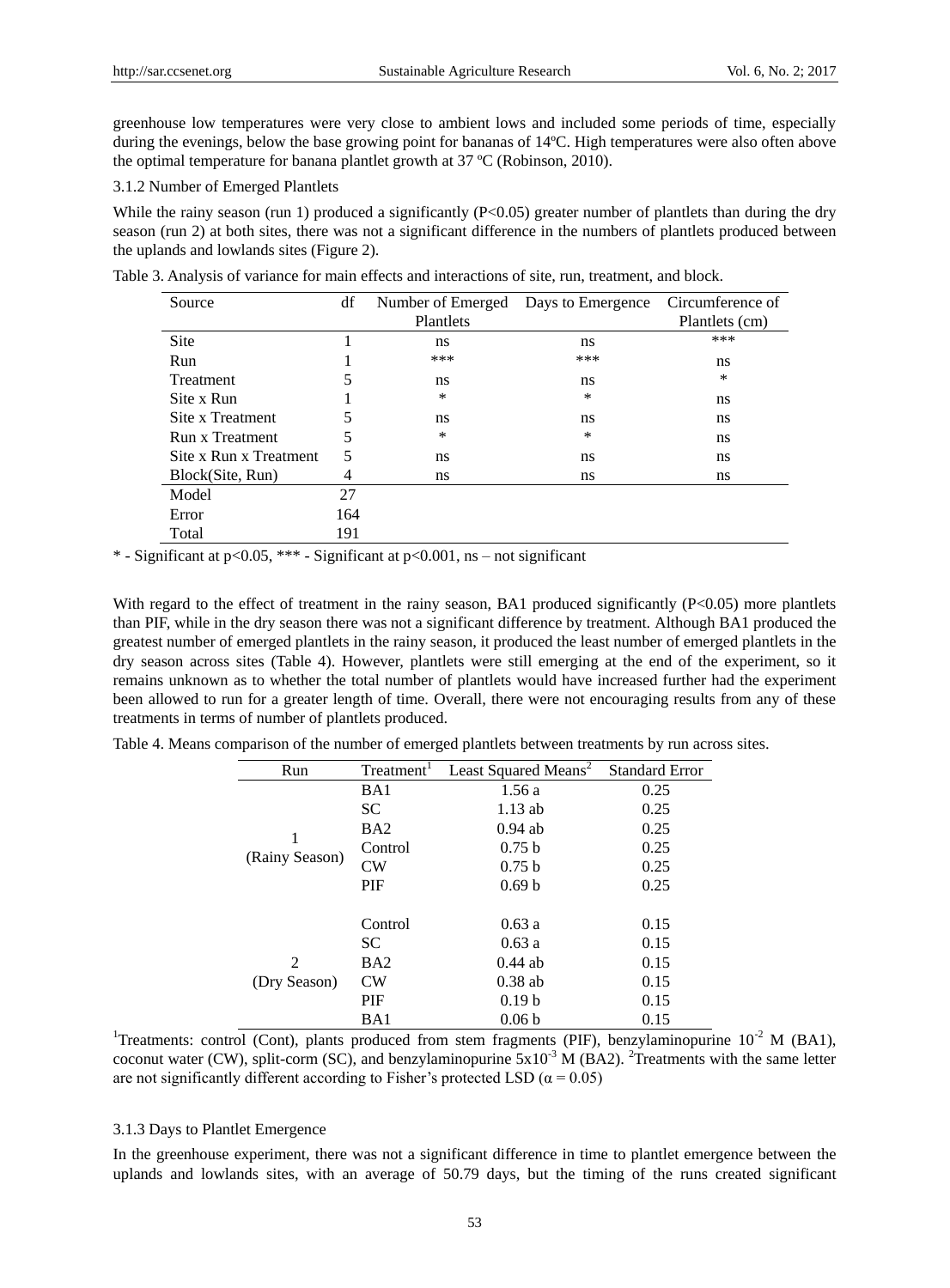differences. In the lowlands, plantlets in the rainy season emerged earlier than in the dry season, but not significantly. However, for the uplands, plantlets in the rainy season emerged significantly  $(P<0.05)$  earlier than in the dry season. Across sites, plantlets in the rainy season emerged significantly  $(P< 0.05)$  earlier than in the dry season (Figure 2). There were not significant differences between treatments for the dependent variable of time to plantlet emergence, although plantlets from all treated corms emerged later than the control during the rainy season and during the dry season. As with the number of emerged plantlets, lower temperatures in the dry season, especially in the uplands where temperatures are lower, may cause plantlets to emerge later.



Figure 2. Number of days to emergence of plantlets at the Lowland (LL) and Uplands (UL) sites during the rainy season (1) and dry season (2) runs. Treatment runs with the same letter within site are not significantly different according to Fisher's protected LSD ( $\alpha$  = 0.05) and error bars represent one standard error of the mean

#### 3.1.4 Circumference of Emerged Plantlets

In the greenhouse experiment, differences were not significant when running circumference as a function of site and run, although there was a slightly higher mean circumference across treatments in the lowlands and in the rainy season ( $LL1 > LL2$  and  $UL1 > UL2$ ). Between treatments, when averaged across sites and runs, there was not a significant difference in circumference with BA1>BA2>CW>PIF>SC, with the exception of SC which had a significantly (P<0.05) lower mean circumference than BA1, BA2, CW and PIF (Figure 3). The SC treatment produced smaller corm circumferences than the other treatments, which was likely the result of the splitting of the corm into four sections.



Figure 3. Circumference of emerged plantlets (cm) as a function of treatments across all sites and runs. Means are the average of runs 1 and 2, as there were no significant differences between runs. Plants produced from stem fragments (PIF), coconut water (CW), benzylaminopurine  $10^{-2}$  M (BA1), benzylaminopurine  $5x10^{-3}$  M (BA2), and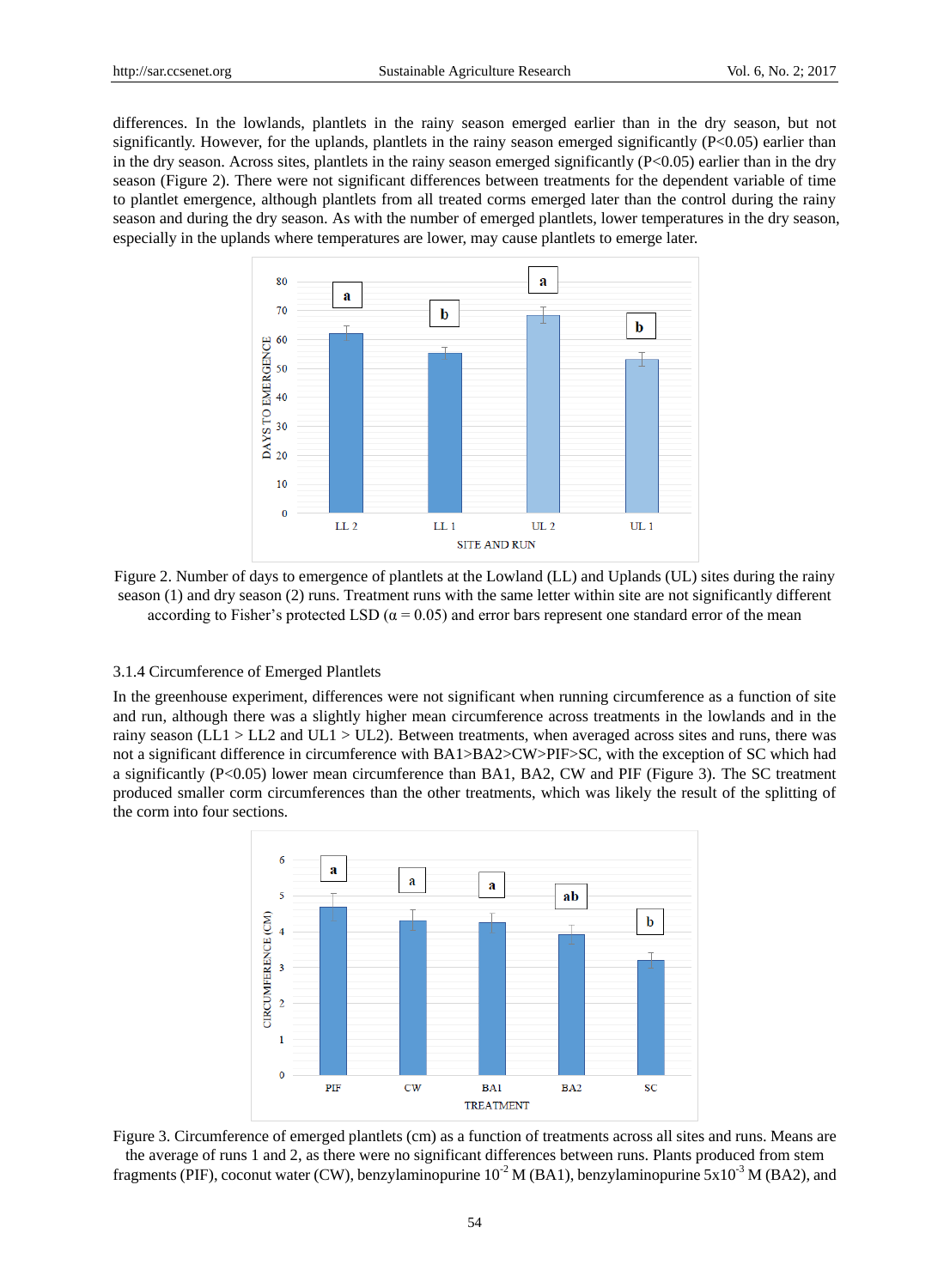split-corm (SC). Treatments with the same letter are not significantly different according to Fisher's protected LSD  $(\alpha = 0.05)$  and error bars represent one standard error of the mean

#### *3.2 Field Experiment*

In the field experiments, no significant differences occurred between uplands and lowlands or between treatments for the dependent variable of ratio of emerged plantlets to the number of treated plantlets, although numerically all treatments resulted in higher ratios than the control (Figure 4).

In the field experiment, plantlets in the uplands emerged slightly earlier than those in the lowlands, but not significantly. Treatments influenced the dependent variable of emergence in the order of: Cont > BA1 > BA2 > CW > MM, but again, there were no significant differences. Ambient temperatures at both upland and lowland sites were likely not extreme enough to affect the growth of the plantlets because temperatures stayed within the optimal range [\(Singh et al., 2011\)](#page-9-2).

In field experiments, no significant differences occurred between sites, but there were significant differences between treatments. Plantlets in the uplands had a greater mean final circumference than in the lowlands, but not significantly. Across sites, MM treatment had a significantly (P<0.05) greater circumference than other treatments with the exception of CW.



Figure 4*.* The ratio of the number of emerged plants to those initiated as a function of treatment across sites in the field experiment. Benzyl Aminopurine pooled (BA1), Mother plants bent and staked (MM), Coconut water pooled in sword suckers (CW), Benzyl Aminopurine pooled – half concentration (BA2), and Control (Cont.). Treatments with the same letter are not significantly different according to Fisher's protected LSD ( $\alpha$  = 0.05) and error bars represent one standard error of the mean

#### **4. Discussion**

Since temperature plays an important role in the growth of bananas, with  $22-31$  °C being the ideal temperatures for optimal growth in bananas [\(Robinson & Saúco, 2010\)](#page-9-0), it is likely that temperature was a key factor influencing the number of plantlets produced between sites and runs.

As far as finding a superior macropropagation technique, this study is unable to conclude that any one of the treatments used was greater overall. Although the PIF treatment destroyed the apical meristem, reducing auxin production, and thus apical dominance [\(Boss, 2008\)](#page-8-2), it did not affect levels of cytokinins, which are responsible for axillary growth induction, thereby providing a possible explanation of why the BA1 treatment produced more plantlets than the PIF treatment. Because of the lower temperatures in the dry season, plantlet emergence was delayed and perhaps different results would have emerged if we had run the experiment for a longer duration.

The numbers of plantlets produced from treated corms were significantly lower than the numbers found in the literature (Boss, 2008; Osei, 2004; Dzomeku, Banful, Ankoma, Yeboah, & Darkey, 2000). A possible reason is that these studies regenerated plantlets to multiple generations, adding up the cumulative number of plantlets possible. Our study only used one generation of plantlets. Preece (2008) mentions, "shoot explants from juvenile plants generally proliferate more axillary shoots than shoot explants from adult forms" [\(Preece, 2008\)](#page-9-12). Perhaps treating the plantlets produced from our treatments would produce increased numbers of plantlets.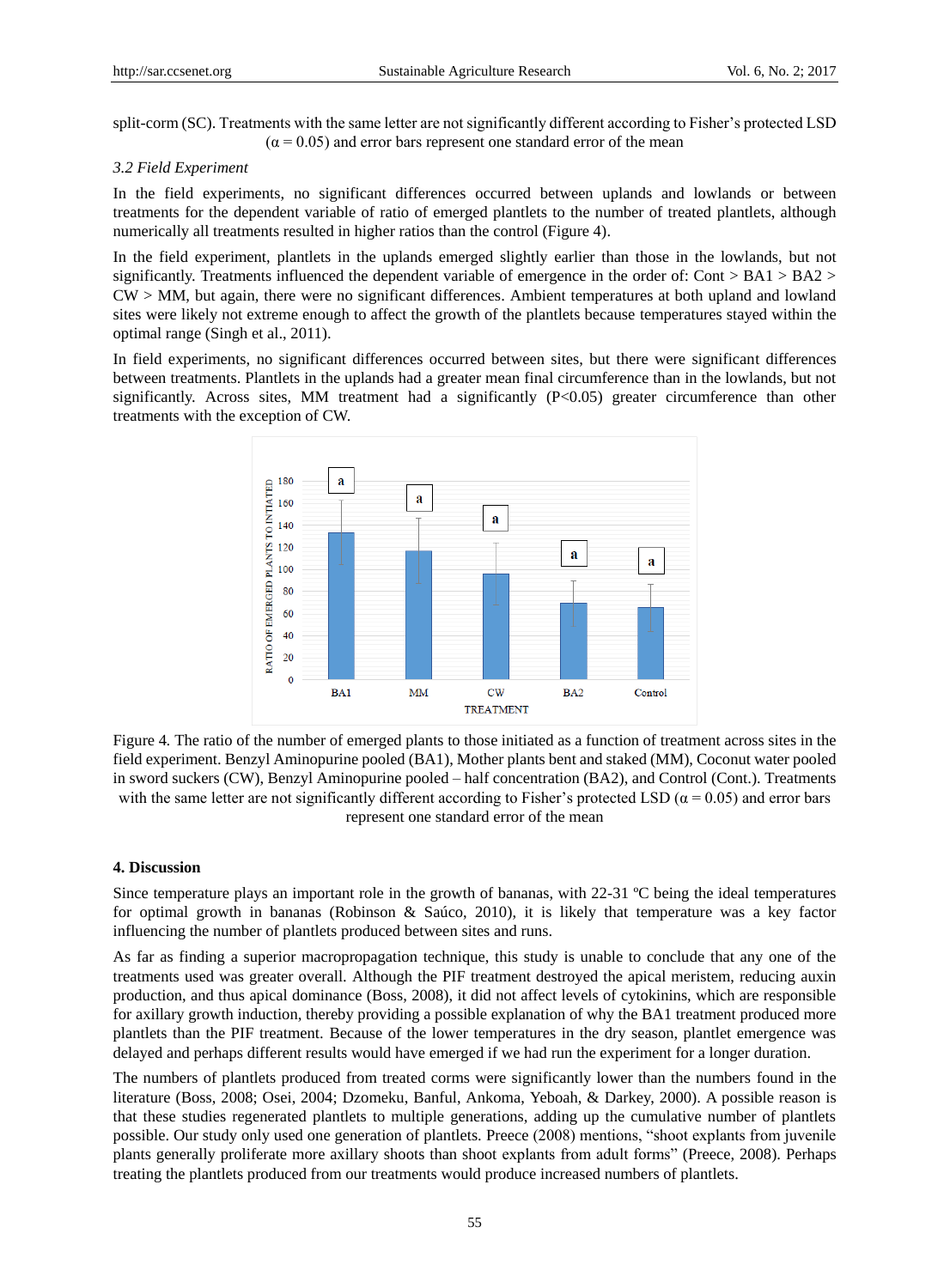Another possible reason for lower numbers of plantlets than expected from the literature could be a result of the cultivar or species used in the experiments. In many of the prior experiments in the literature, the work was undertaken in Africa or Central America, and often used plantains as the subject plants. When working with tissue culture, cultivar has an impact on how many axillary buds develop, with diploids producing more buds than most commercial cultivars, which are typically triploids [\(Singh et al., 2011\)](#page-9-2). In order to better understand the role the "Kluai nam wa" cultivar played in numbers of plantlets produced, a study comparing different cultivars would need to be undertaken.

In the field experiment it is likely that the apical dominance of the older mother stalks had too much influence over the mats, preventing treated suckers from producing lateral bud formation. Because of apical dominance, a mat will only produce 5-20 suckers in a stalk"s lifetime of 12-14 months [\(Singh et al., 2011\)](#page-9-2). Research suggests that in addition to the apical dominance exerted by mother plants over suckers, suckers of the same mat also exert dominance over axillary buds and slow their growth [\(Pillay & Tripathi, 2008\)](#page-9-13). Both Macias (2001) and Rowe (Price, 1999) experimented with young mother plants with fewer mother stalks. The age of banana mother plants in our research was restricted to older plants because it was difficult to find fields with enough homogeneous young mats with few, small suckers. The number of plantlets produced from treated corms was significantly lower in both of our greenhouse and field experiments than the number reported from several individual studies (Boss, 2008; Osei, 2005; Dzomeku, Banful, Ankoma, Yeboah, & Darkey, 2000; and Macias, 2001). It should be noted that attempts to inject coconut water or BA into the base of sword suckers as practiced by Osei (2005) was found to be difficult and impractical, hence holes were bored out and pooled in our study.

It is possible that MM treatments increased plantlet circumference because the inherent mat age of mother plants used for this treatment were younger than mats for other treatments. Older mats produce more water suckers, and water suckers have a smaller pseudostem circumference than sword suckers [\(Robinson & Saúco, 2010\)](#page-9-0), leading to weaker plants. Also, when damaged, corms tend to produce broader-leafed suckers, and may induce reduced plantlet circumference [\(Simmonds, 1966\)](#page-9-1). It is possible that in the MM treatment, mother plants were young and suckers were not damaged, thereby producing suckers with larger circumferences. Conversely, Control, BA1, BA2, and CW treatments utilized older mats, perhaps producing more water suckers. Additionally, for these treatments, the corms were damaged (with the exception of Control), thereby encouraging plantlets with water sucker traits to emerge.

#### **5. Conclusion**

The objectives of this research were to determine the most effective macropropagation methods of Musa (ABB) cv. "Kluai nam wa" in Northern Thailand, and the influence that time of year and location play on the growth of banana plantlets in order to find low-cost propagation techniques that resource-constrained farmers could use to propagate bananas to grow for pig fodder. Although the results were not as were expected, we think these results are an important contribution to the current literature on the subject. These results suggest that temperature and time of year may play a crucial role in the macropropagation of bananas, and that further research is needed to explore the viability of these various techniques and others. While the overall number of plantlets produced from these techniques were few in number, it is not safe to say that these techniques are meritless in the region, but rather need to be attempted under different conditions and for great lengths of time or on different cultivars.

# **Acknowledgements**

This research was made possible in part by Fiat Panis and Chiang Mai University. We would like to thank our colleagues Dr. Daruni Naphrom, Dr. Jens Wünsche, and Dr. Choochad Santasup from Chiang Mai University and Hohenheim University, who provided insight and expertise that greatly assisted in this research. We would also like to show our gratitude to the staff at the ECHO Asia Seedbank and the Partners Relief & Development Farm for your assistance.

# **References**

<span id="page-8-0"></span>Arinaitwe, G., Rubaihayo, P. R., & Magambo, J. S. (1999). Effects of auxin/cytokinin combinations on shoot proliferation in banana cultivars. *African Crop Science Journal, 7*(4), 605-611. https://doi.org/10.4314/acsj.v7i4.27755

<span id="page-8-2"></span>Boss, D. (2008). Rapid multiplication of banana and plantain plants. *ECHO Development Notes, 99*, 1-5.

- <span id="page-8-3"></span>Dzomeku, B. M., Banful, B., Ankoma, A. A., Yeboah, D. K., & Darkey, S. K. (2000). Multilocational evaluation of FHIA hybrids in Ghana. *INFOMUSA, 9*(1), 20-22.
- <span id="page-8-1"></span>Ge, L., Yong, J. W. H., Tana, S. N., Yang, X. H., & Ong, E. S. (2004). Analysis of some cytokinins in coconut (Cocos nucifera L.) water by micellar electrokinetic capillary chromatography after solid-phase extraction.